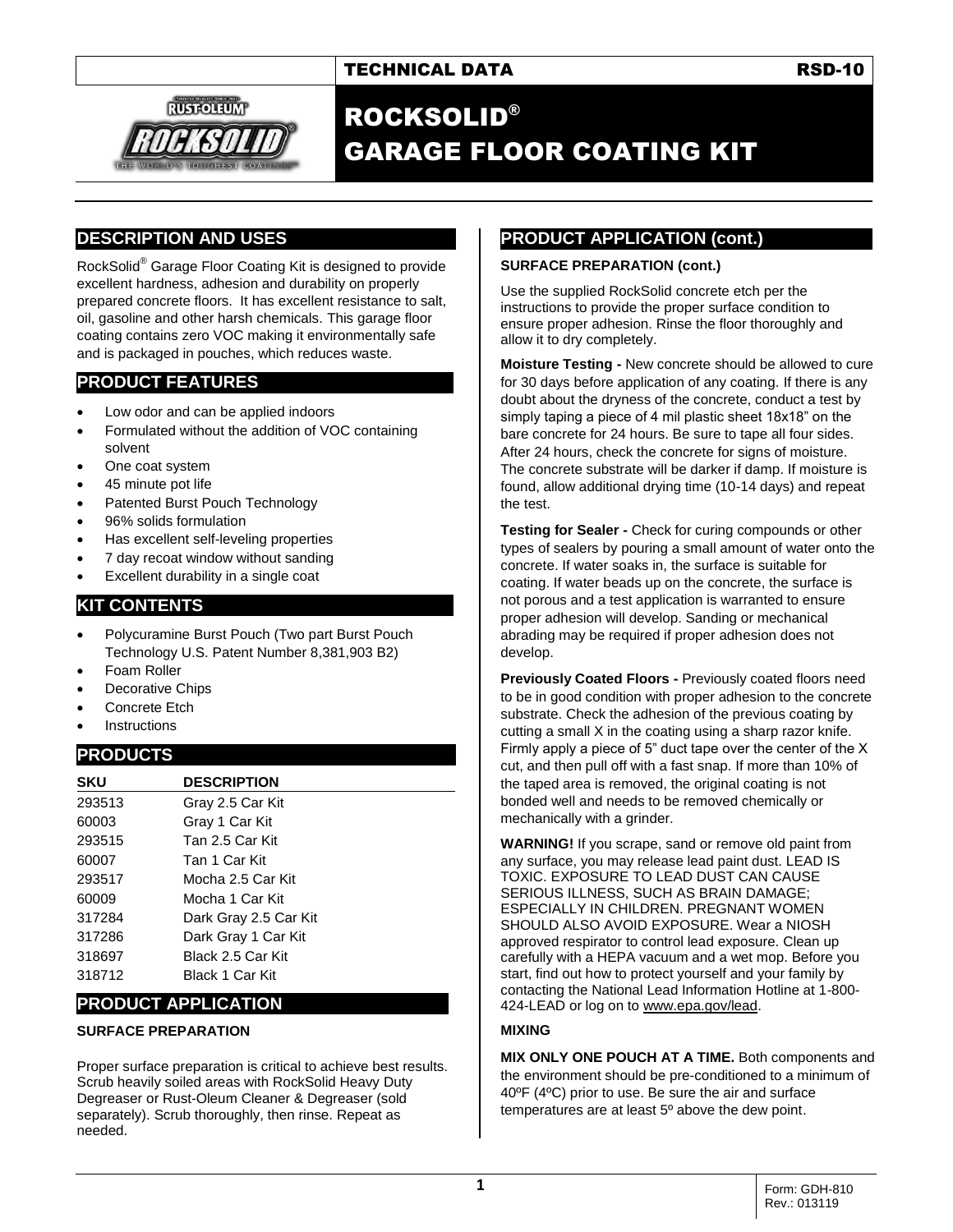



## ROCKSOLID® GARAGE FLOOR COATING KIT

## **PRODUCT APPLICATION (cont.)**

#### **MIXING (cont.)**

Combine the two components by placing the pouch on the ground and rolling it from the part A side towards the part B side like a tube of toothpaste. This will create pressure in the part A side and force the middle seal to burst, allowing the two components to mix together. Thoroughly mix the materials by shaking the pouch back and forth and squeezing the edges and corners toward the center of the pouch. Mix for 2-3 minutes.

#### **APPLICATION**

Apply only when air, material and floor temperatures are between 40-90°F (4-32°C). Optimal installation temperature is 55-90°F (13-32°C). Extreme cold application temperatures may slow the cure time. **Do not apply in direct sunlight.** Do not coat the floor if it is raining or if extremely damp conditions exist. The concrete surface must be completely dry at the time of the application to achieve proper adhesion.

Once the material in thoroughly mixed, use a scissors to cut a corner off the pouch. Pour the contents of the pouch directly onto the floor in a 2-3" wide ribbon about 4' long. Trim the edges from the poured ribbon of material using a good quality synthetic brush. Use the supplied **RockSolid ⅜" Microfiber Roller Cover** on a 9" roller frame to apply the coating evenly to the floor in 4' x 4' sections in an "M" and "W" pattern. Continue working in 4' x 4' sections, pouring a new ribbon 2' away from the previous section. Use the roller to pull the material back first; then push forward to fill in the void between sections. Overlap into the previously coated areas while taking care to avoid creating thick spots.

Once a strip across the entire back wall has been coated, toss the decorative paint chips onto the wet coating. Leave a 6"-12" section of wet film without decorative chips. This section will be rolled into when coating the next 4' x 4' area. Skip this step if paint chips are not desired. The coating performance will not be affected.

Do not coat or roll over control joints. Use a flexible control joint fill material if desired. Repeat the above steps for each additional pouch.

#### **COVERAGE RATE**

Each Polycuramine pouch covers up to 200-250 square feet. Coverage may vary based on condition and porosity of the concrete.

#### **DRY TIME**

Temperature and humidity may affect drying time. Do not walk on the coating while it is still tacky. Surface should be ready for foot traffic in 8-10 hours and vehicle traffic in 24-36 hours depending upon temperature and humidity.

## **PRODUCT APPLICATION (cont.)**

#### **CLEAN-UP**

Clean tools and equipment with mineral spirits. Allow unused product to harden in container and dispose according to local regulations.

#### **LIMITATIONS**

This product must be installed at the specified spread rates to perform as described. Do not apply in direct sunlight. Do not apply product when the substrate and ambient temperatures are steadily below 40°F (4°C).

#### **SHELF LIFE and STORAGE**

Sixty (60) months in factory delivered unopened pouches. Keep away from extreme heat, cold and moisture. Maintain at a proper storage temperature of 45-90°F. Keep out of direct sunlight and away from fire hazards.

#### **PERFORMANCE CHARACTERISTICS**

### **FLEXIBLITY (1/8" MANDREL)**

METHOD: ASTM D1737 RESULT: Pass

#### **HARDNESS SHORE D**

METHOD: ASTM D2240 RESULT: 90

#### **GLOSS @ 60°**

METHOD: ASTM D523 RESULT: >95

#### **ABRASION RESISTANCE**

METHOD: ASTM 4060, CS 17, 1,000 gram load RESULT: Loss/1000 cycles = 40 mg